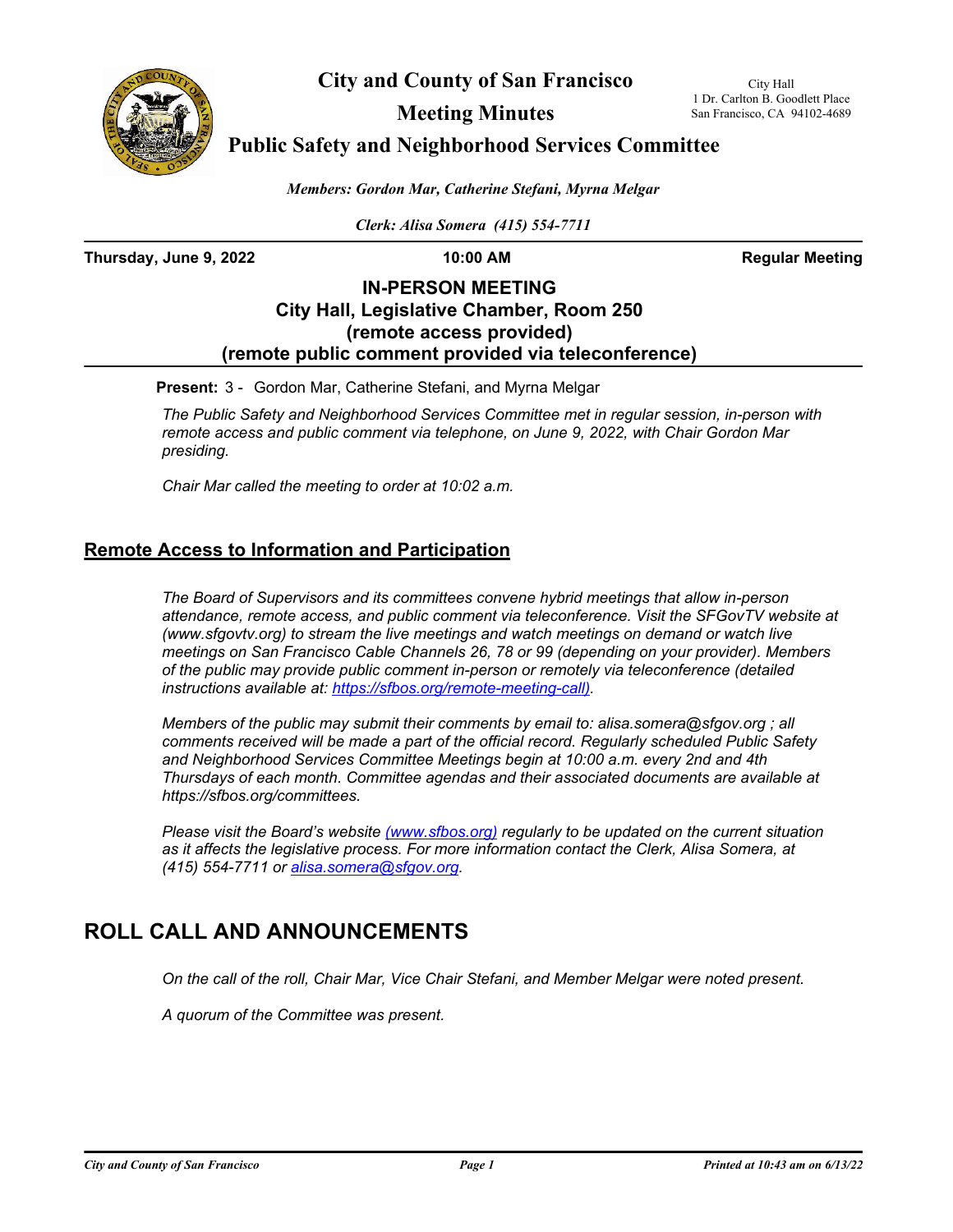## **COMMUNCATIONS**

*Jessica Perkinson, Public Safety and Neighborhood Services Clerk, instructed members of the public, when general public comment is called, to contribute live comments for up to two minutes in-person or by dialing the provided telephone number. In-person public comment will be taken before remote public comment is called. Those who are providing public comment remotely must dial \* 3 to be added to the remote queue to speak. Written comments may be submitted through email [\(alisa.somera@sfgov.org\)](mailto:alisa.somera@sfgov.org) or the U.S. Postal Service at City Hall, 1 Dr. Carlton B. Goodlett Place, Room 244, San Francisco, CA 94102.*

## **AGENDA CHANGES**

*There were no agenda changes.*

## **REGULAR AGENDA**

#### **[220407](http://sfgov.legistar.com/gateway.aspx?m=l&id=38599) [Liquor License Transfer - 1548 California Street - Soda Popinski's]**

Hearing to consider that the premise-to-premise transfer of a Type-21 off-sale general beer, wine, and distilled spirits liquor license to Bitter Badger, Inc., doing business as Soda Popinski's, located at 1548 California Street (District 3), will serve the public convenience or necessity of the City and County of San Francisco. (Clerk of the Board)

04/08/22; RECEIVED AND ASSIGNED to Public Safety and Neighborhood Services Committee.

04/13/22; REFERRED TO DEPARTMENT. Referred to the Planning and Police Departments for comment and recommendation.

06/01/22; RESPONSE RECEIVED. The Planning Department recommended approval.

06/03/22; RESPONSE RECEIVED. The Police Department recommended approval, with the following conditions: 1) petitioner(s) shall actively monitor the area under their control in an effort to prevent the loitering of persons on any property adjacent to the licensed premises as depicted on the most recently certified ABC-253; and 2) signs shall be posted at all entrance/exit points leading into the designated off-sale general license (type 21) premises from the designated on-sale general-public premises license (type 48) stating "NO OPEN CONTAINERS OF ALCOHOLIC BEVERAGES BEYOND THIS POINT". Said signs shall measure no less than seven inches by eleven inches (7"x11") and contain lettering no less than one (1) inch height.

*Heard in Committee. Speakers: Officer Joel Salmonson (San Francisco Police Department); Mark Rennie; Ben Bleiman presented information on the hearing matter and answered questions raised throughout the discussion.*

**Chair Mar moved that this Hearing be PREPARED IN COMMITTEE AS A RESOLUTION making a determination that the premise-to-premise transfer of a Type-21 on-sale general public premises liquor license to the applicant will serve the public convenience or necessity. The motion carried by the following vote:**

Ayes: 3 - Mar, Stefani, Melgar

**Chair Mar moved that this Hearing be RECOMMENDED. The motion carried by the following vote:**

Ayes: 3 - Mar, Stefani, Melgar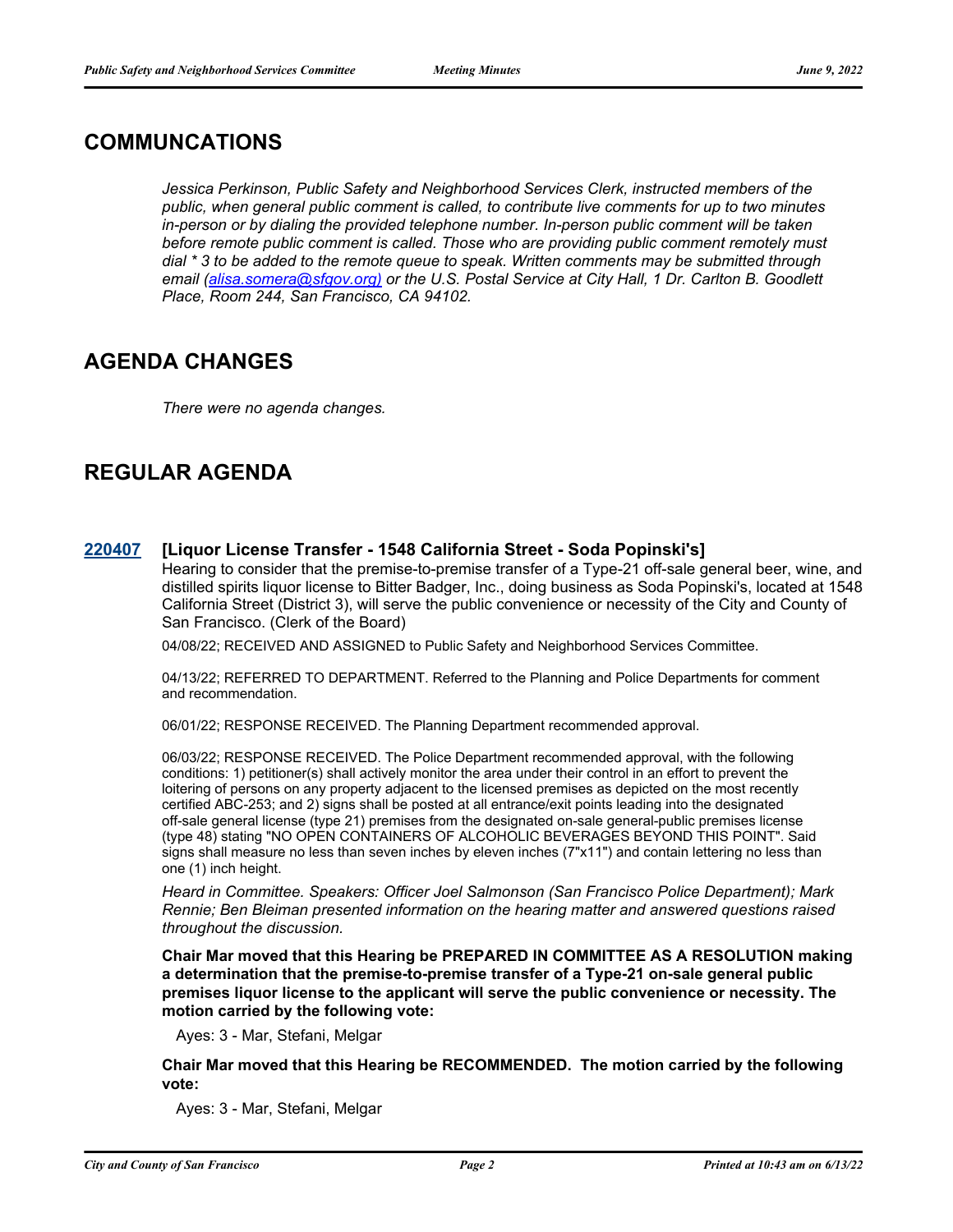#### **[220408](http://sfgov.legistar.com/gateway.aspx?m=l&id=38600) [Liquor License - 665 Chestnut Street - THELOSTCHURCH.ORG, INC]**

Hearing to consider that the issuance of a Type-64 special on-sale general theater liquor license to THELOSTCHURCH.ORG, INC, located at 665 Chestnut Street (District 3), will serve the public convenience or necessity of the City and County of San Francisco. (Clerk of the Board)

04/13/22; RECEIVED AND ASSIGNED to Public Safety and Neighborhood Services Committee.

04/13/22; REFERRED TO DEPARTMENT. Referred to the Planning and Police Departments for comment and recommendation.

05/23/22; RESPONSE RECEIVED. The Planning Department recommended approval.

06/03/22; RESPONSE RECEIVED. The Police Department recommended approva, with the following conditions: 1) petitioner(s) shall actively monitor the area under their control in an effort to prevent the loitering of persons on any property adjacent to the licensed premises as depicted on ABC-253; 2) the sale of alcoholic beverages for off-sale consumption is strictly prohibited; and 3) no noise shall be audible at any nearby residence.

*Heard in Committee. Speakers: Officer Joel Salmonson (San Francisco Police Department); Brett Cline; presented information on the hearing matter and answered questions raised throughout the discussion. Amy Campbell; Blair Holsing; Speaker; Mar Tobias; Peet Lee; Christopher; spoke on various concerns relating to the hearing matter.*

**Chair Mar moved that this Hearing be PREPARED IN COMMITTEE AS A RESOLUTION making a determination that the issuance of a Type-64 liquor license to the applicant will serve the public convenience or necessity. The motion carried by the following vote:**

Ayes: 3 - Mar, Stefani, Melgar

**Chair Mar moved that this Hearing be RECOMMENDED. The motion carried by the following vote:**

Ayes: 3 - Mar, Stefani, Melgar

#### **[220484](http://sfgov.legistar.com/gateway.aspx?m=l&id=38676) [Liquor License Transfer - 900 Columbus Avenue - North Beach Food Mart]**

Hearing to consider that the premise-to-premise/person-to-person transfer of a Type-21 off-sale general beer, wine, and distilled spirits liquor license to Zeid Samir Batshoun, doing business as North Beach Food Mart, located at 900 Columbus Avenue (District 3), will serve the public convenience or necessity of the City and County of San Francisco. (Clerk of the Board)

04/22/22; RECEIVED AND ASSIGNED to Public Safety and Neighborhood Services Committee.

04/28/22; REFERRED TO DEPARTMENT. Referred to the Planning Department and Police Department for recommendation.

05/02/22; RESPONSE RECEIVED. The Planning Department recommended approval.

06/03/22; RESPONSE RECEIVED. The Police Department recommended approval, with no additional conditions.

*Heard in Committee. Speakers: Officer Joel Salmonson (San Francisco Police Department); Mark Rennie, Zeid Samir Batshoun presented information on the hearing matter and answered questions raised throughout the discussion.*

**Chair Mar moved that this Hearing be PREPARED IN COMMITTEE AS A RESOLUTION premise-to-premise/person-to-person transfer of a Type-21 to the applicant will serve the public convenience or necessity. The motion carried by the following vote:**

Ayes: 3 - Mar, Stefani, Melgar

**Chair Mar moved that this Hearing be RECOMMENDED. The motion carried by the following vote:**

Ayes: 3 - Mar, Stefani, Melgar